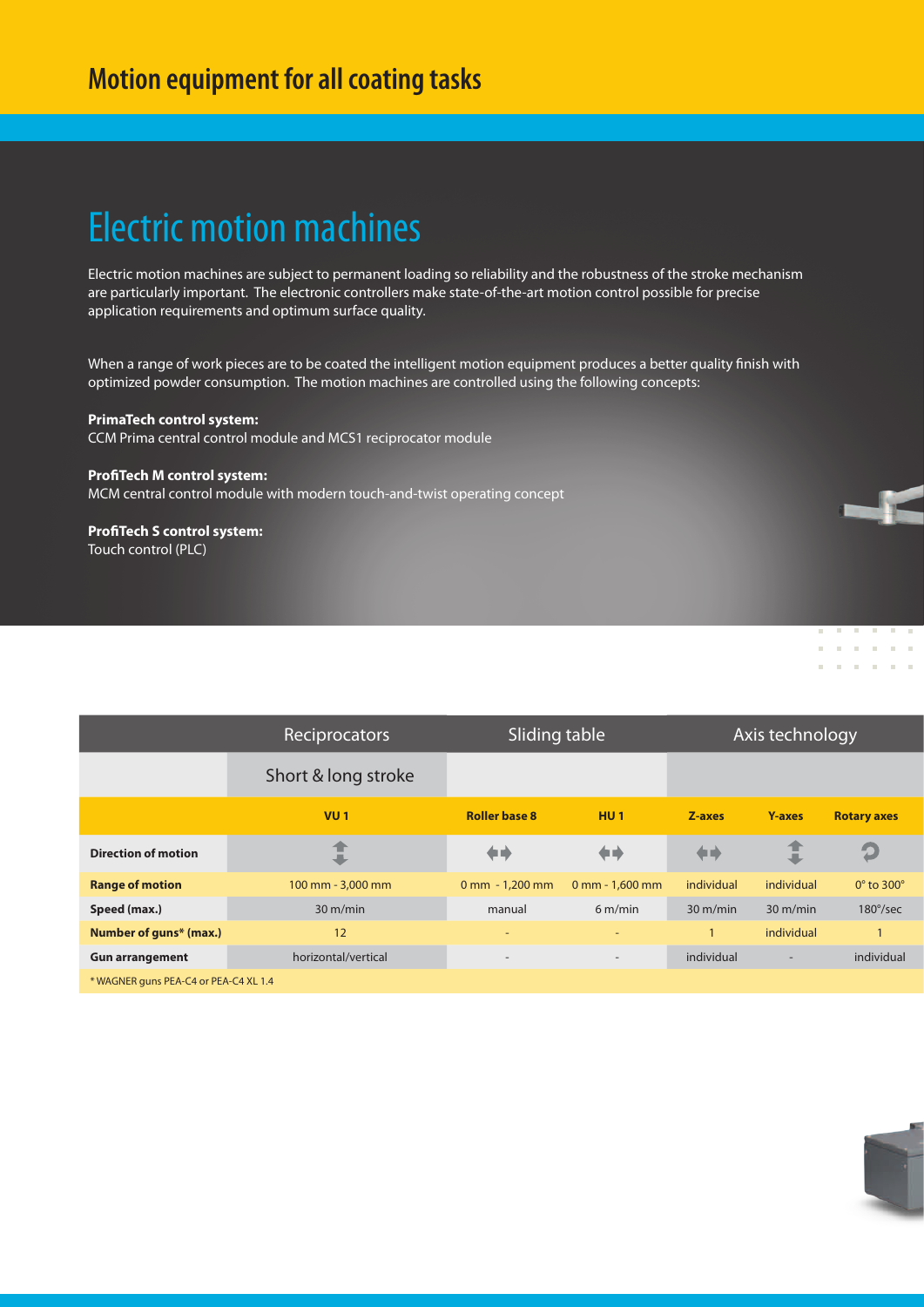### The latest motion equipment from WAGNER!

#### **VERTICAL MOTION EQUIPMENT V1 HORIZONTAL TRANSFER EQUIPMENT H1**

With the latest motion equipment from WAGNER you are well equipped for perfect coating results in automatic applications. WAGNER's motion unit can be used with both a long and short stroke, allowing every individual motion process to be carried out with precision and, when combined with WAGNER's horizontal sliding table a pre-set application distance from the work piece is maintained, thus will optimise the coating efficiency

- Maintenance-friendly and robust mechanical structure
- Low-vibration movements
- Ensures a precise and long-life route measurement with an intelligent frequency inverter

### WAGNER motion equipment

### Dynamic coating!

#### **INTELLIGENT DRIVE CONCEPT**

Intelligent frequency inverters perform position regulation with the highest precision. The central controller only sets the general parameters, e.g. the reversal points or speed via a CAN bus system. The route measurement via incremental encoder instead of potentiometers ensures precision and longevity.

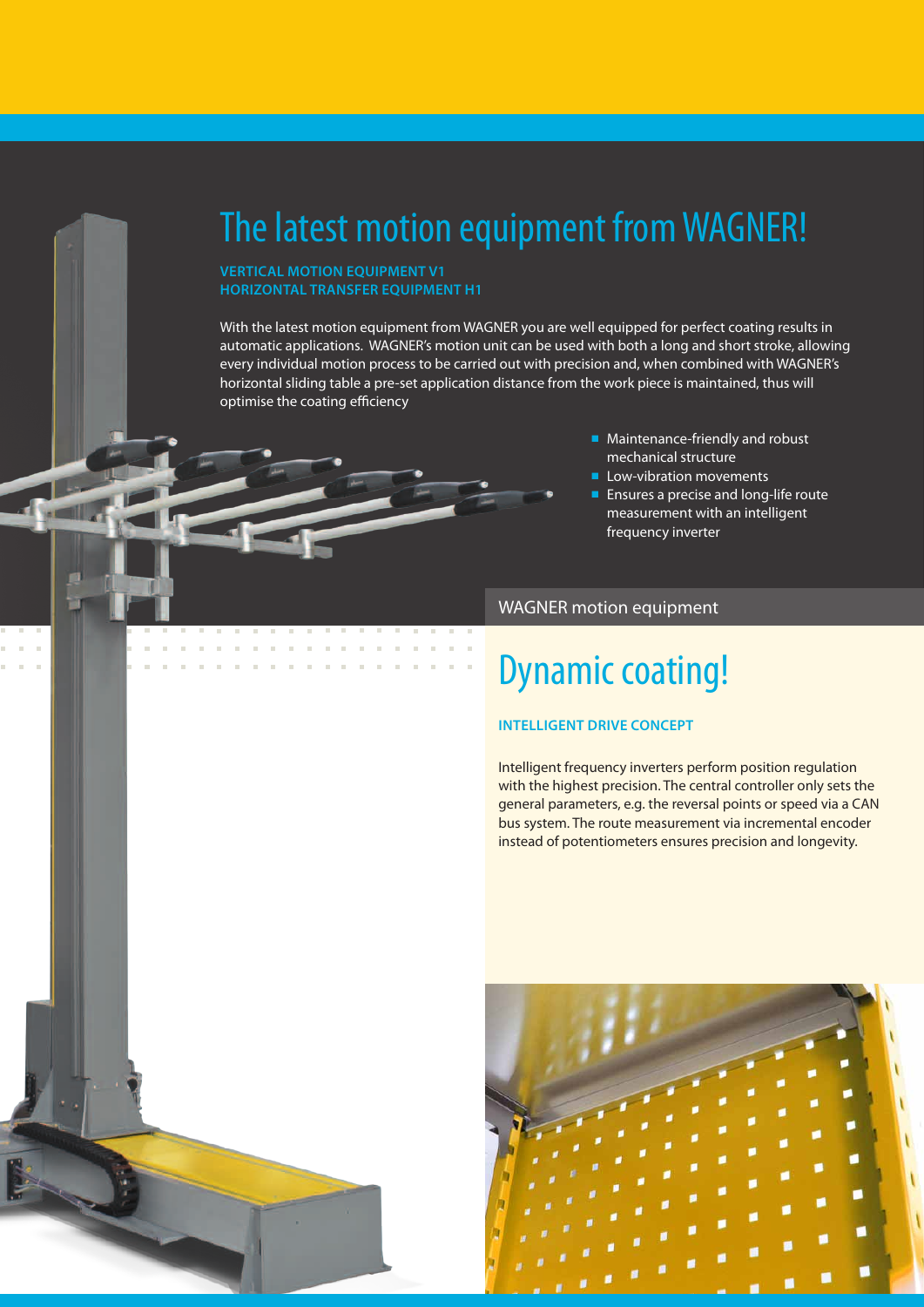### Automatic pre- and post-spraying

Work piece detection as the parts pass through the powder booth form the basis of all control variants. Synchronization with the speed of conveyance and light curtains mounted horizontally and vertically creates a silhouette of the work piece preventing the guns from colliding with the part. With the use of simple time controllers the speed of the conveyor can be changed at any time and the control parameters adjust automatically.

Detecting the parts means that the work piece's position is known precisely, the point at which the guns are triggered can be established with accuracy. Pre- and post-spraying of the work piece can also be set. The same applies when spraying above or under the work piece.

#### **Height control**

Height control is used with a vertical gun arrangement to coat parts of different heights. The stroke remains constant. The operator is free to select the order and spacing between parts of different heights. Powder guns which would spray past the workpiece are not activated.

#### **Gap control**

This ensures that spraying is carried out only when there is a workpiece in front of the spray guns. The supply of powder is deactivated in the gaps.



#### **One- and two-way operation for reciprocator machines**

The stroke speed can either be entered as a constant or two different speeds can be set. For example, one particular coating zone can be processed at a slower or faster speed so that more or less powder is applied.



#### **Automatic stroke height control**

This is used together with reciprocator and gap/height control with a horizontal gun arrangement. It offers significant advantages when workpieces with different dimensions are to be finished as part of one coating order. The guns are activated/ deactivated during the up/down movement with a constant stroke such that spraying only takes place near the workpiece. Reducing the amount of overspray therefore reduces powder losses.



#### **ASR sine mode**

ASR or automatic sine regulation is used for an even distribution of layer thickness on two-dimensional parts. This guarantees that the entire workpiece surface is covered evenly. The gap/height control module measures the current conveyor speed. The reciprocator's controller takes the stroke height and speed of conveyance to calculate the optimum lifting and lowering speed and adapts this accordingly.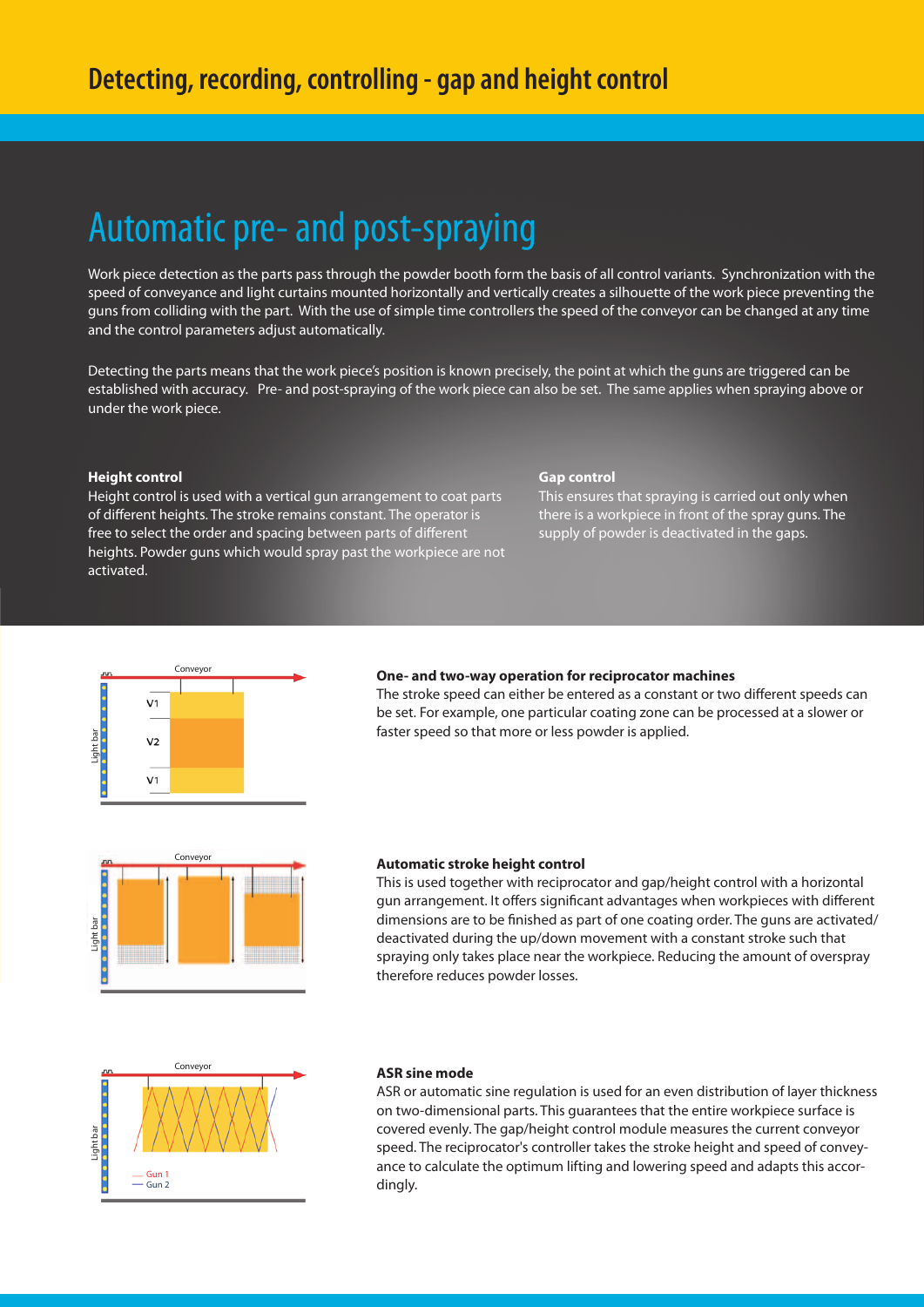### Dynamic 3D coating without robots

The coating of complex parts such as the inside of enclosures requires guns to move independently from each other. The Z-axis with rotary drive makes this possible without the need to purchase an expensive robot.

#### BENEFITS FOR THE USER:

- Simple programming
- Low investment costs
- High surface coverage
- Small space requirements (short spray booth)
- For simple and complex applications
- Integration in color change systems
- Concept proven by numerous successful testimonials

#### 3D coating

### Technical data

| Speed:                    |                     |  |  |  |
|---------------------------|---------------------|--|--|--|
| X-axis                    | $0.2 \text{ m/sec}$ |  |  |  |
| Y-axis                    | $0.5$ m /sec        |  |  |  |
| 7-axis                    | $0.5$ m /sec        |  |  |  |
| D-axis                    | $180^\circ$ /sec    |  |  |  |
| --> Angle of rotation     | $340^\circ$         |  |  |  |
| <b>Position accuracy:</b> |                     |  |  |  |
| X-axis                    | $+/- 5$ mm          |  |  |  |
| Y-axis                    | $+/- 2$ mm          |  |  |  |
| 7-axis                    | $+/- 0.5$ mm        |  |  |  |
| D-axis                    | $+/- 0.1^{\circ}$   |  |  |  |

### A module for each axis!

THE DIRECTIONS OF MOVEMENT CAN BE COMBINED IN MODULES IF REQUIRED

- **X** X-axis: for surface and edge coating in synch with conveyance
- **Y** Y-axis: for height positioning
- **Z** Z-axis: for insertion and retraction
- **D** D-rotary axis: for coating the insides of corners, edges, folds etc.

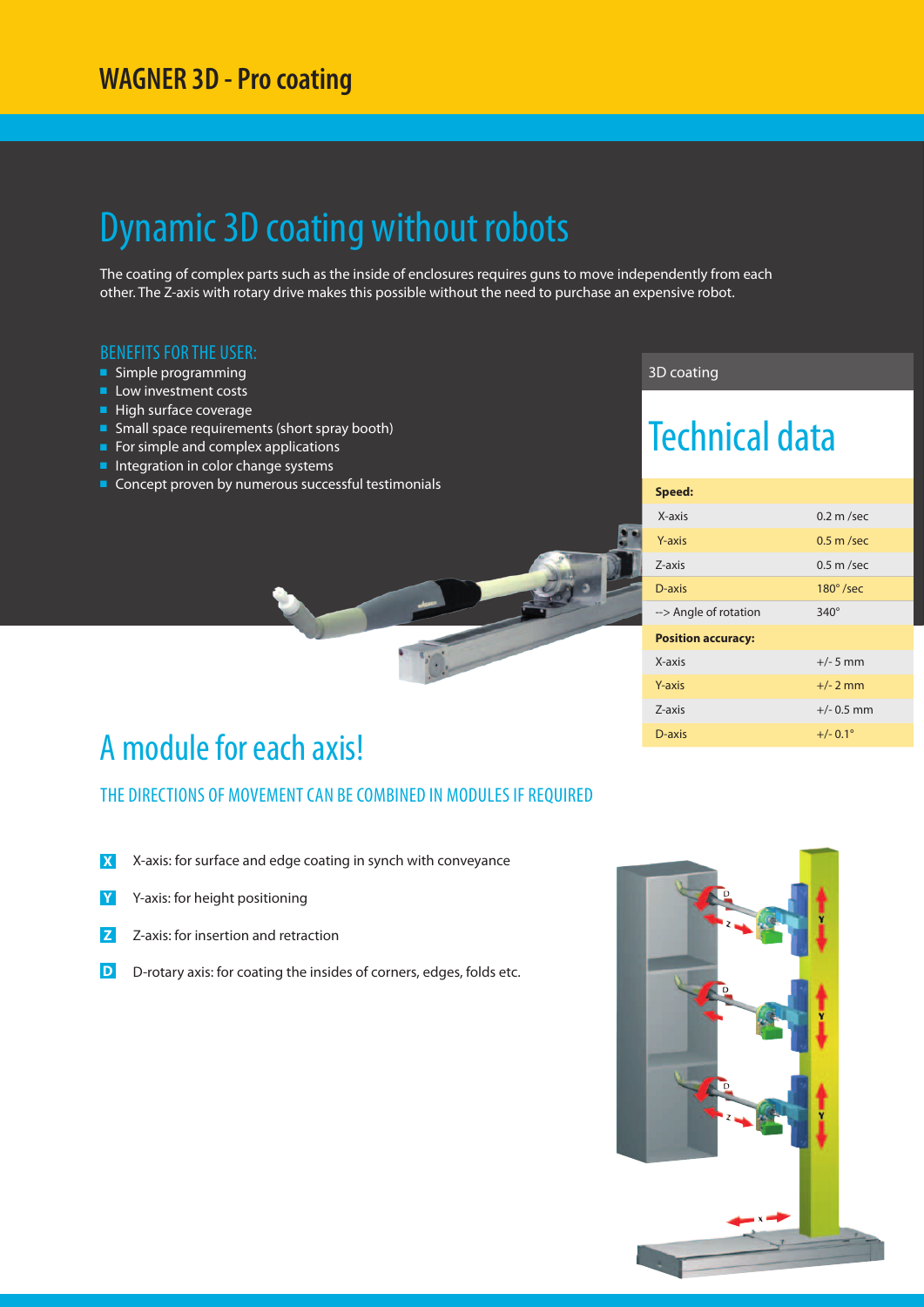## Roller base RS8

Manual sliding unit to horizontally position reciprocators and set the distance of the gun from the workpiece.

- Sturdy U-profile frame
- Floor plate with 4 flange wheels



### WAGNER motion control

## MCS 1 controller

WAGNER supplies the new motion controller MCS 1, which can control up to 2 reciprocators VU1 and 2 sliding tables HU1.

It is used both as a standalone unit and in the PrimaTech CCM network.

Up to 50 motion profiles can be stored and quickly accessed. These include a motion profile for cleaning the outsides of guns, which is a great help when automaticallty changing color.



J. Wagner GmbH Industrial Solutions D-88677 Markdorf Tel. +49 (0) 75 44/5 05-0 Fax +49 (0) 75 44/505-200 J. Wagner AG Industrial Solutions CH-9450 Altstätten/SG Tel. +41 (0) 71/7 57 22 11 Fax +41 (0) 71/7 57 23 23



www.wagner-group.com

More information about the motion equipment and our range of accessories, can be found in the WAGNER powder catalog.